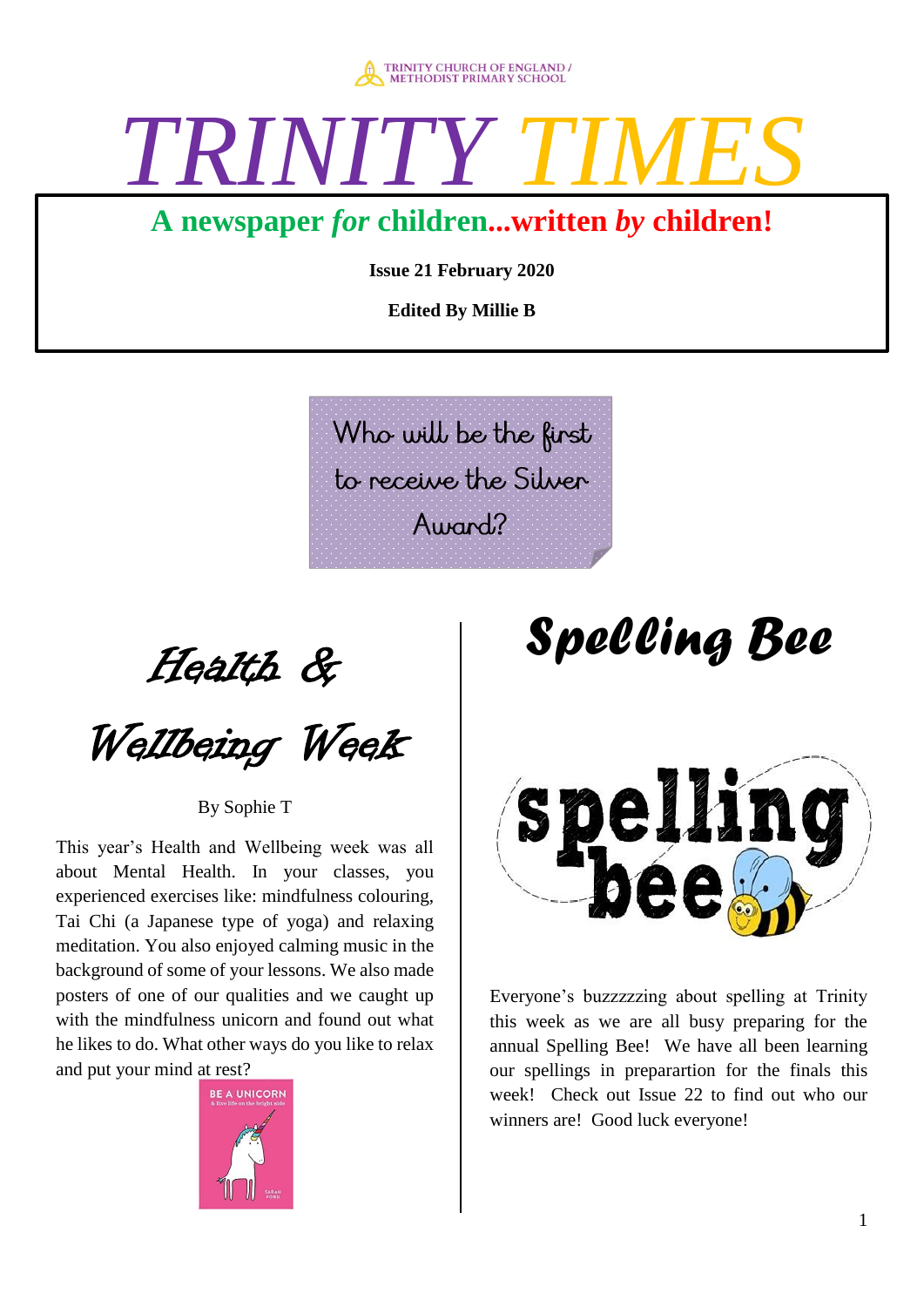

Meet H

Musician

By May M

Nikki, member of the Halle Orchestra, paid the Year 6 pupils a visit teaching the basics of everything from rhythm to pitch. Starting with a display of her musical talent (her instrument being the violin) she played an extremely fun game in which the music she played was guessed by the students. After this she allowed the children to play the music themselves giving each group an innovative and funny rhythm including: Strawberry Cheesecake, Coco Pops, Chicken Nuggets and Pizza. Nikki permitted Year 6 to become mini conductors, controlling each group to make their own music beat using their food names. She also questioned the children whether they knew which instruments were part of the string family.



# **Sports & Clubs**

By Imogen M & Will M

Our athletics team and mixed football team have represented our school proudly at competitions recently. A very well done to both teams for their efforts. The football team made it into the final and came second out of 150 schools! Plus the athletics team picked up the bronze medal in their event. I also hope that you have signed up to one of these amazing clubs that are offered, such as: Fun Fitness on Monday, Musical Theatre on Tuesday, Choir, Handball on Wednesday and Lego Connect on Wednesday, Netball, Jam Coding on Thursday and finally on Friday Sports Hall Athletics.



On Friday the  $24<sup>th</sup>$  of January 2020 our Trinity football A-Team and our girls team attended a football competition at Fleetwood Town's official training ground representing South Ribble. The girls reached the quarterfinals stage narrowly losing 1-0. The A-Team came  $4<sup>th</sup>$  in the whole of Lancashire, reaching the quarterfinals and beating another school on a penalty shoot-out 3-2. Sadly, in the semifinals, we lost 4-1 but it was a massive achievement to reach that far. The week before, we came 2nd at Preston North Ends football tournament. We lost 2-1 in the final and received a trophy. No Trinity football team has never come this far and Mr. Glayzer & Mr. Ford were extremely proud of us!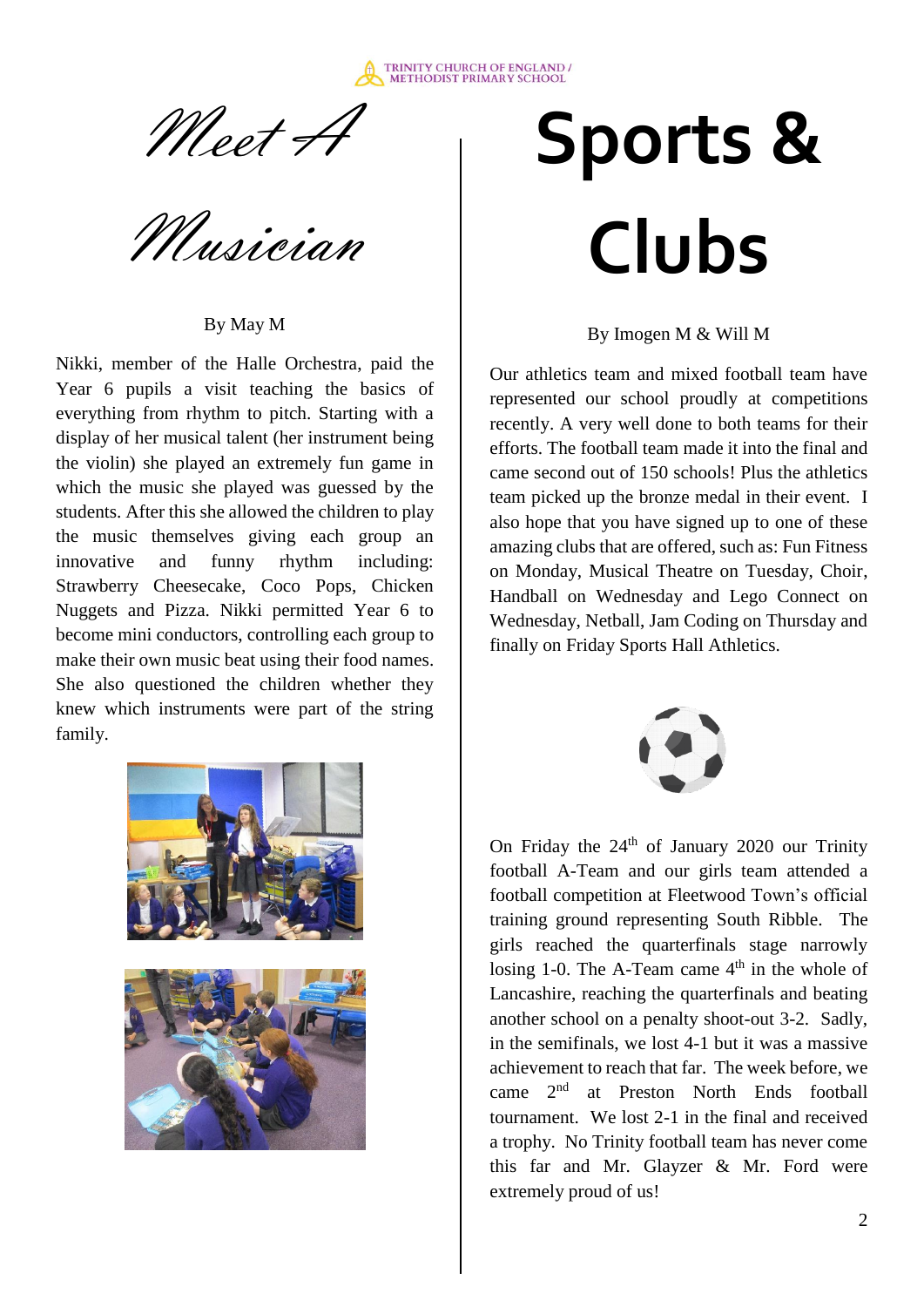

#### Dates For Your Diary

| 14 <sup>th</sup> February<br>End of term<br>24 <sup>th</sup> February<br>Inset day<br>25 <sup>th</sup> February<br>Start of term |  |
|----------------------------------------------------------------------------------------------------------------------------------|--|
|                                                                                                                                  |  |
|                                                                                                                                  |  |
|                                                                                                                                  |  |
| 5 <sup>th</sup> March<br>World Book Day                                                                                          |  |
| 26 <sup>th</sup> March<br><b>Book Look</b>                                                                                       |  |
| $2nd$ April<br>Easter worship<br>parents                                                                                         |  |
| 3rd April<br>worship-<br>Easter<br>children<br>at<br>Brookwood Way                                                               |  |

### Prayer

Our Father, Who art in heaven, Hallowed be thy name, Thy kingdom come, Thy will be done, On earth as it is in heaven, Give us this day our daily bread, And forgive us our trespasses, As we forgive those who trespass against us, And lead us not into temptation, But deliver us from evil, For thine is the kingdom, And the power and the glory, For ever and ever, Amen

## All the extras…

By Sophie K